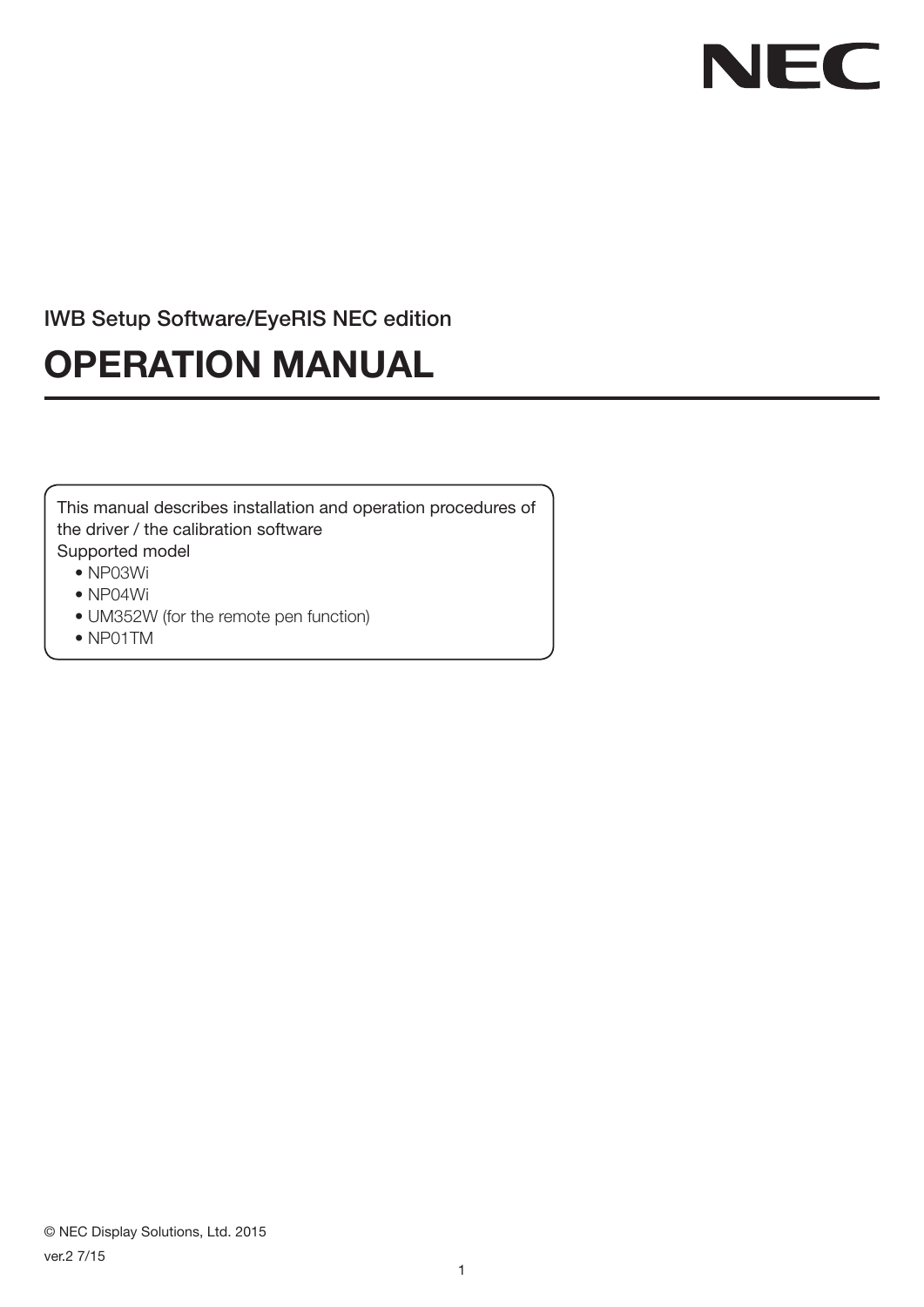#### Operating Environment

Supported OSs are as follows:

Windows 7, Windows 8/8.1

For starting up the software, Microsoft .NET Framework 4 or later is required. Download the Microsoft .NET Framework from the website of Microsoft and install it onto the computer.

#### About trademarks

Microsoft, Windows, .NET Framework are either registered trademarks or trademarks of Microsoft Corporation in the U.S. or other countries.

#### Setup Procedure

Perform setup operations in below steps:



## **Install the Software onto the Computer**

#### IMPORTANT

- When installing / uninstalling the software, you must log on the computer with Administrator's privileges.
- Before starting to install the software, quit all application software in running. If other application software is remained in running, installation may not be completed properly.
- • If the displayed language on your OS is not one of correspondent languages for this software, all indications are displayed in English.
- • In case the software in old version has been installed on the computer, make sure to uninstall the software in old version first and then start to install one in the latest version.

#### How to install this software

1. Download the software.

Access to our projector support page in our website with the below

#### URL: http://www.nec-display.com/dl/en/index.html

Find the software for the IWB Setup Software, EyeRIS, download and install it onto the computer according to the displayed instructions.

- 2. Double click [EyeRIS\_nec.msi]. The Setup window is displayed.
- 3. Click [Next>]. Displays the Terms of Use screen.

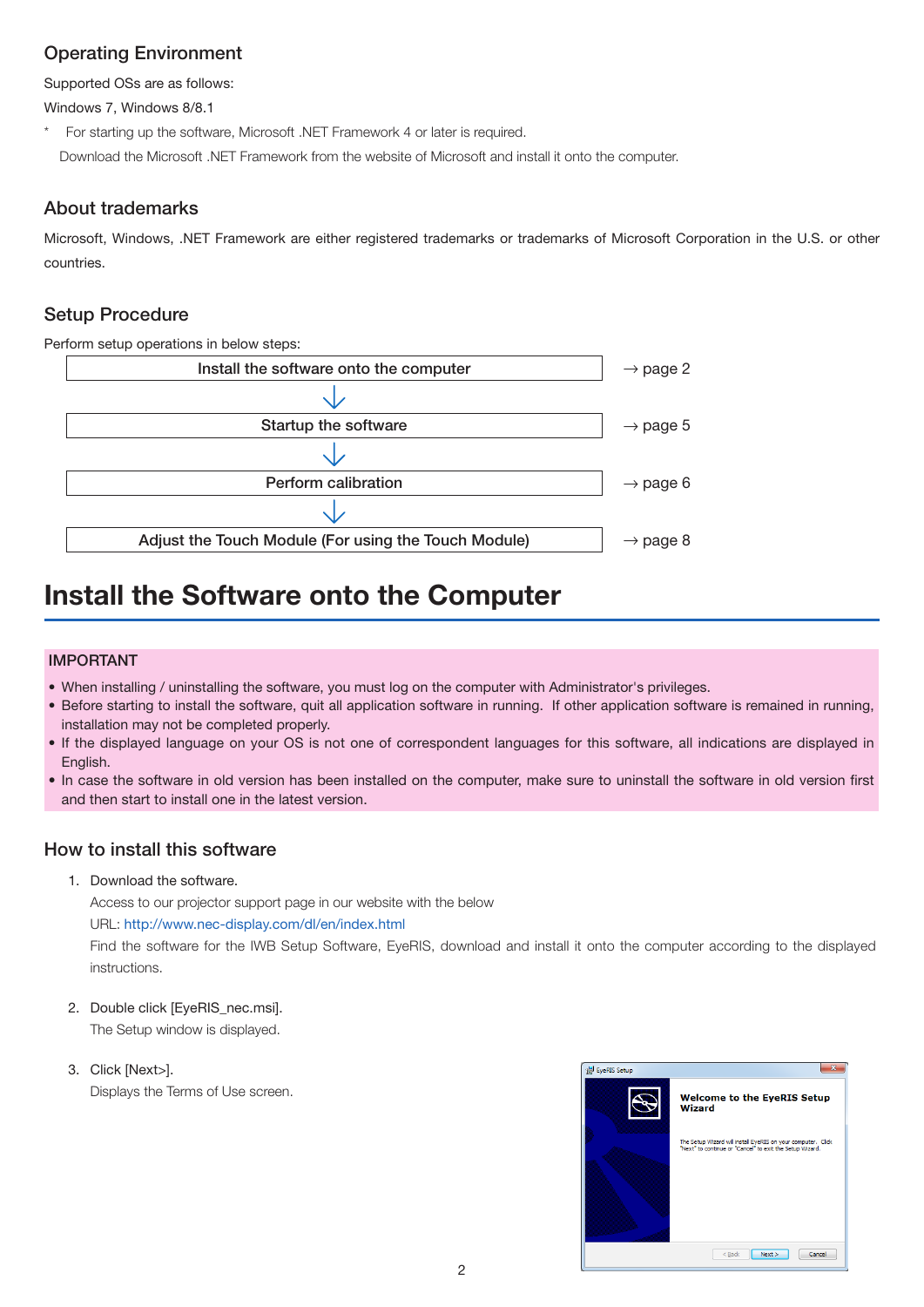4. Select "I accept the terms in the License Agreement" and click "Next>" Displays the selection screen of the installation destination folder.

After that, follow the displayed instructions to complete installation.

5. Click [Next>].



| <b>id</b> EyeRIS Setup                                                                                         |  | $\overline{\mathbf{x}}$<br>امال ص |
|----------------------------------------------------------------------------------------------------------------|--|-----------------------------------|
| <b>Select Installation Folder</b>                                                                              |  |                                   |
| This is the folder where EyeRIS will be installed.                                                             |  |                                   |
| To install in this folder, dick "Next". To install to a different folder, enter it below or click<br>"Browse". |  |                                   |
| Folder:                                                                                                        |  |                                   |
|                                                                                                                |  |                                   |
| C:\Program Files\Cybernetyx\EyeRIS\                                                                            |  | Browse                            |
|                                                                                                                |  |                                   |
|                                                                                                                |  |                                   |
|                                                                                                                |  |                                   |
|                                                                                                                |  |                                   |



When the installation is complete, an EyeRIS icon is added to the desktop.

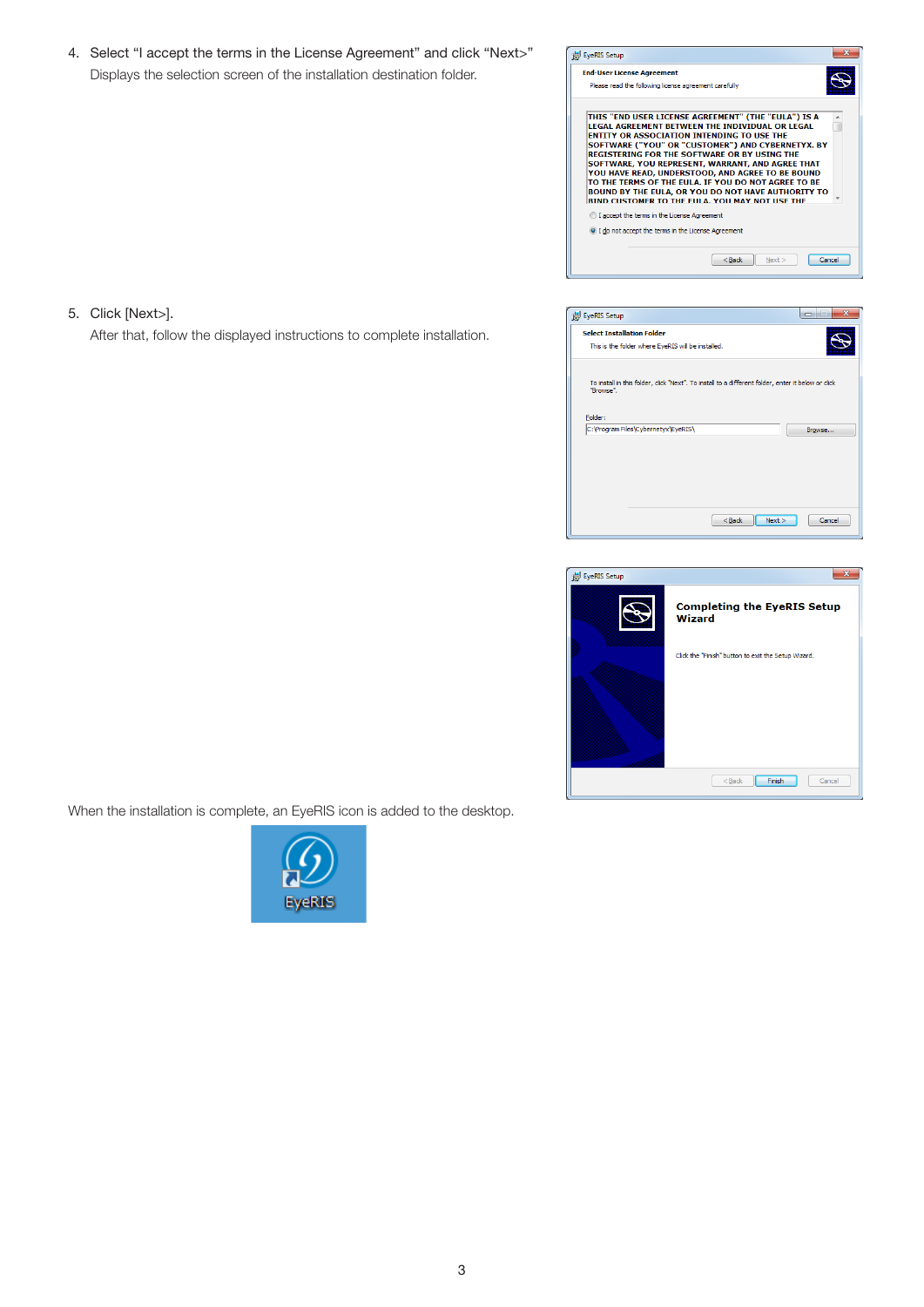#### How to uninstall the software

- 1. Click [Control Panel] in the start menu, and double-click [Add or Remove Programs].
- 2. Right-click [EyeRIS] and click [Uninstall] in the list.
	- After that, follow the displayed instructions to complete uninstallation.

|                                                                                                        |                                                                                                                               |                                     | $\begin{array}{c c c c c} \hline \multicolumn{3}{c }{\textbf{0}} & \multicolumn{3}{c }{\textbf{0}} \\\hline \multicolumn{3}{c }{\textbf{0}} & \multicolumn{3}{c }{\textbf{0}} \end{array}$<br>x |
|--------------------------------------------------------------------------------------------------------|-------------------------------------------------------------------------------------------------------------------------------|-------------------------------------|-------------------------------------------------------------------------------------------------------------------------------------------------------------------------------------------------|
|                                                                                                        | Vertical Dentrol Panel Di Programs Di Programs and Features<br>▾╎                                                             | Search Programs and Features<br>$+$ | م                                                                                                                                                                                               |
| <b>Control Panel Home</b><br>View installed updates<br>Turn Windows features on or<br>$\bullet$<br>off | Uninstall or change a program<br>To uninstall a program, select it from the list and then click Uninstall, Change, or Repair. |                                     |                                                                                                                                                                                                 |
|                                                                                                        | Organize v                                                                                                                    |                                     | 胆                                                                                                                                                                                               |
|                                                                                                        | ×<br>Name                                                                                                                     | Publisher                           | <b>Installed On</b>                                                                                                                                                                             |
|                                                                                                        | <b>O</b> EyeRIS                                                                                                               | Cybernetyx                          | 5/27/2015                                                                                                                                                                                       |
|                                                                                                        | <b>Market Agent</b>                                                                                                           | <b>Service Text</b>                 | 3/31/2014                                                                                                                                                                                       |
|                                                                                                        | a consideration in the                                                                                                        |                                     | 3/31/2014                                                                                                                                                                                       |
|                                                                                                        | Court Street<br><b>HALL</b>                                                                                                   | <b>Britannica</b><br><b>BELLER</b>  | 3/31/2014<br>3/31/2014                                                                                                                                                                          |
|                                                                                                        | <b>ANTI CAR BOAT</b>                                                                                                          | m                                   | 5/23/2014                                                                                                                                                                                       |
|                                                                                                        | en forte                                                                                                                      | <b>Shipper Corp.</b>                | 3/31/2014                                                                                                                                                                                       |
|                                                                                                        |                                                                                                                               |                                     |                                                                                                                                                                                                 |
|                                                                                                        |                                                                                                                               |                                     |                                                                                                                                                                                                 |
|                                                                                                        |                                                                                                                               |                                     |                                                                                                                                                                                                 |
|                                                                                                        |                                                                                                                               |                                     |                                                                                                                                                                                                 |
|                                                                                                        |                                                                                                                               |                                     |                                                                                                                                                                                                 |
|                                                                                                        |                                                                                                                               |                                     |                                                                                                                                                                                                 |
|                                                                                                        |                                                                                                                               |                                     |                                                                                                                                                                                                 |
|                                                                                                        |                                                                                                                               |                                     |                                                                                                                                                                                                 |
|                                                                                                        | m.<br>$\overline{a}$                                                                                                          |                                     | ħ                                                                                                                                                                                               |
|                                                                                                        | Currently installed programs Total size: 319 MB                                                                               |                                     |                                                                                                                                                                                                 |
|                                                                                                        | 7 programs installed                                                                                                          |                                     |                                                                                                                                                                                                 |

3. When uninstallation is completed properly, reboot the computer.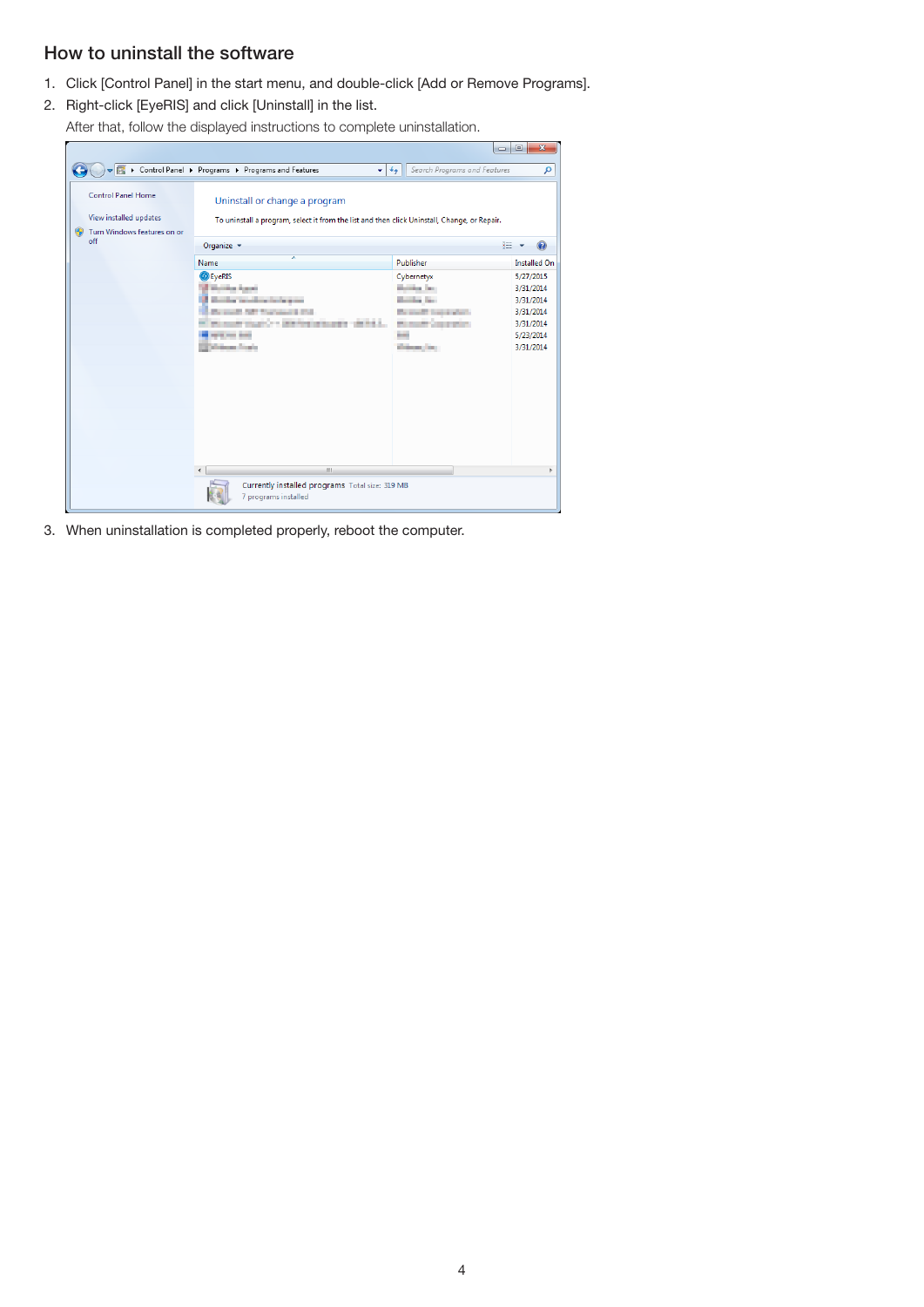## **Startup the Software**

#### Preparation:

• First of all, perform setup according to the user's manual supplied with the projector or the installation manual supplied with the Interactive White Board Kit or the Touch Module.

If the computer and the camera unit (the projector itself for UM352W) are not connected by a USB cable, the message at right would be displayed on and the software would not be started up.

| Please connect an IWB Setup sensor to the PC and restart this application. |
|----------------------------------------------------------------------------|
| ΩK                                                                         |
|                                                                            |
|                                                                            |

• For starting up the software, Microsoft .NET Framework 4 or later is required. If Microsoft .NET Framework is not installed on the computer, visit the website of Microsoft for download and install it on the computer.

#### 1. Double click the EyeRIS icon on the desktop.

Driver installation message is displayed on.

| Drivers not installed |                                                          |
|-----------------------|----------------------------------------------------------|
|                       | Driver is not installed. Press OK to begin installation. |
|                       | Cancel                                                   |

Click "OK" and follow the displayed instructions for the sequel operations.

When driver installation is completed properly, EveRIS Setup Software is automatically launched and  $\bigcirc$  icon is created in the task tray. Clicking this icon, EyeRIS setup menu is displayed on the screen.

#### Calibration Menu Display

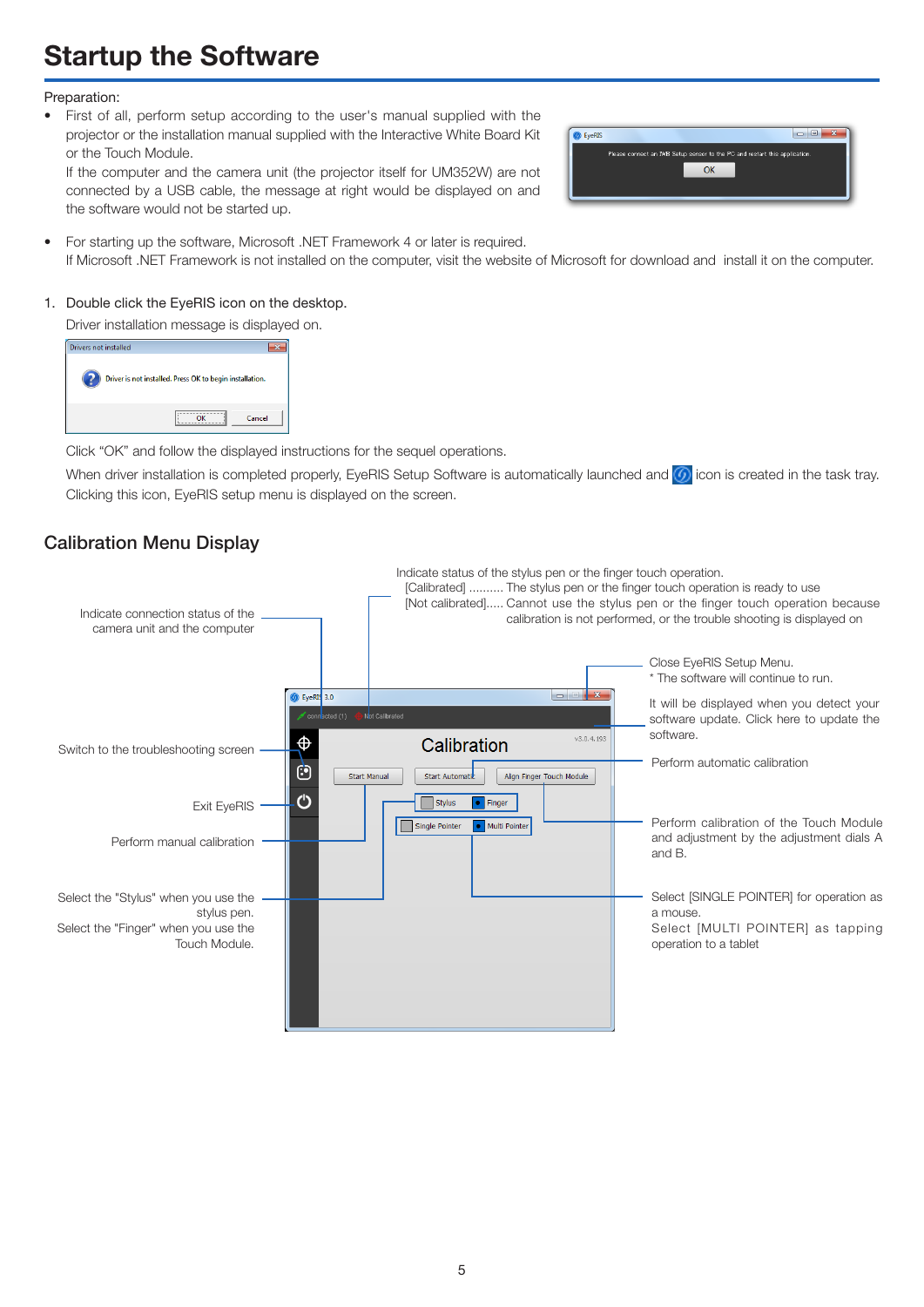Before starting to use the stylus pen or the Touch Module, make sure to perform calibration in order to make the computer to recognize exact position touched by the stylus pen or a finger.

| Start Manual              | Automatically calibrate the stylus pen position. Recommend this when simple calibration is preferred.                                                                                     |
|---------------------------|-------------------------------------------------------------------------------------------------------------------------------------------------------------------------------------------|
| Start Automatic           | Manually calibrate the stylus pen position. Recommend this for installing the projector permanently or<br>when precise calibration is preferred.                                          |
| Align Finger Touch Module | Before starting to use the Touch Module, perform calibration and adjustment by the dials A/B on the<br>Touch Module for the touch operation. Please refer Adjustment procedure on page 8. |

#### Note:

• It may require to perform calibration again when resolution of the connected computer is changed or the input signal transmission is interrupted temporarily.

#### Perform Calibration Automatically [Automatic Calibration]

Click the [Start Automatic] button on the displayed calibration menu.

Projected image on the screen will be switched to the Automatic Calibration Screen.



After five to eight seconds, calibration will be completed and the screen will return to display the projected image.

#### Note:

• If the message in below is displayed on the screen, refer to the Troubleshooting on page 10 and check if the screen is installed within the recognition area of the camera and if the camera and the screen get influence of external light.



#### Perform Calibration Manually [Manual Calibration]

1. Click [Start Manual] button on the displayed calibration menu.

Projected image on the screen is switched to the Manual Calibration Screen and red dot  $\bullet$  is indicated at the top left on the screen.

| ⊙ |                                                                                                                                            |
|---|--------------------------------------------------------------------------------------------------------------------------------------------|
|   |                                                                                                                                            |
|   |                                                                                                                                            |
|   |                                                                                                                                            |
|   |                                                                                                                                            |
|   |                                                                                                                                            |
|   |                                                                                                                                            |
|   | Press briefly on the red dot to calibrate (see top left). Use Stylus.<br>Press (ESC) to cancel calibration<br>Press (b) to undo lest point |
|   |                                                                                                                                            |
|   |                                                                                                                                            |
|   |                                                                                                                                            |
|   |                                                                                                                                            |
|   |                                                                                                                                            |
|   |                                                                                                                                            |
|   |                                                                                                                                            |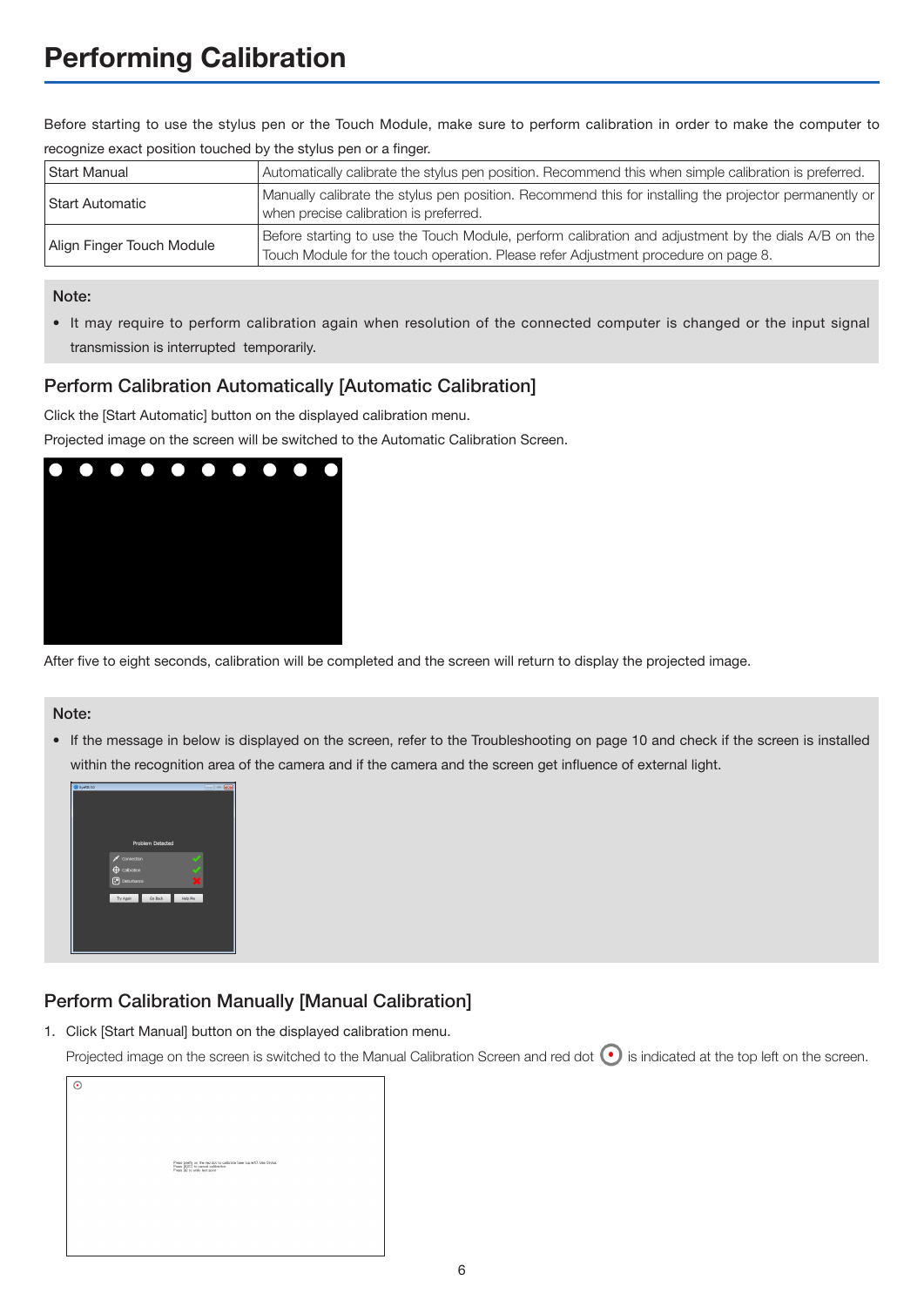2. Press the center of the red dot with the stylus pen.

The red dot is indicated at 25 points in order on the screen.



When all points indicated by the red dot are pressed by the stylus pen, calibration is completed and the calibration completion message is displayed on.

3. Touch  $\overline{6}$  icon in the task tray by the stylus pen.



This message is popped up when calibration is completed properly.

#### Note:

- • For disconnecting the USB cable connecting the computer and the camera unit (the projector itself for UM352W), make sure to exit for finishing the software. If the software is remained in run and the USB cable is disconnected, it may cause of unstable computer motion.
- If a check mark is added to the "Auto Run" in the trouble shooting screen, the software starts automatically when the computer is started up.
- Drawing software is required to use the interactive white board function. Drawing software cannot be downloaded from our projector support page, prepare commercially available drawing software.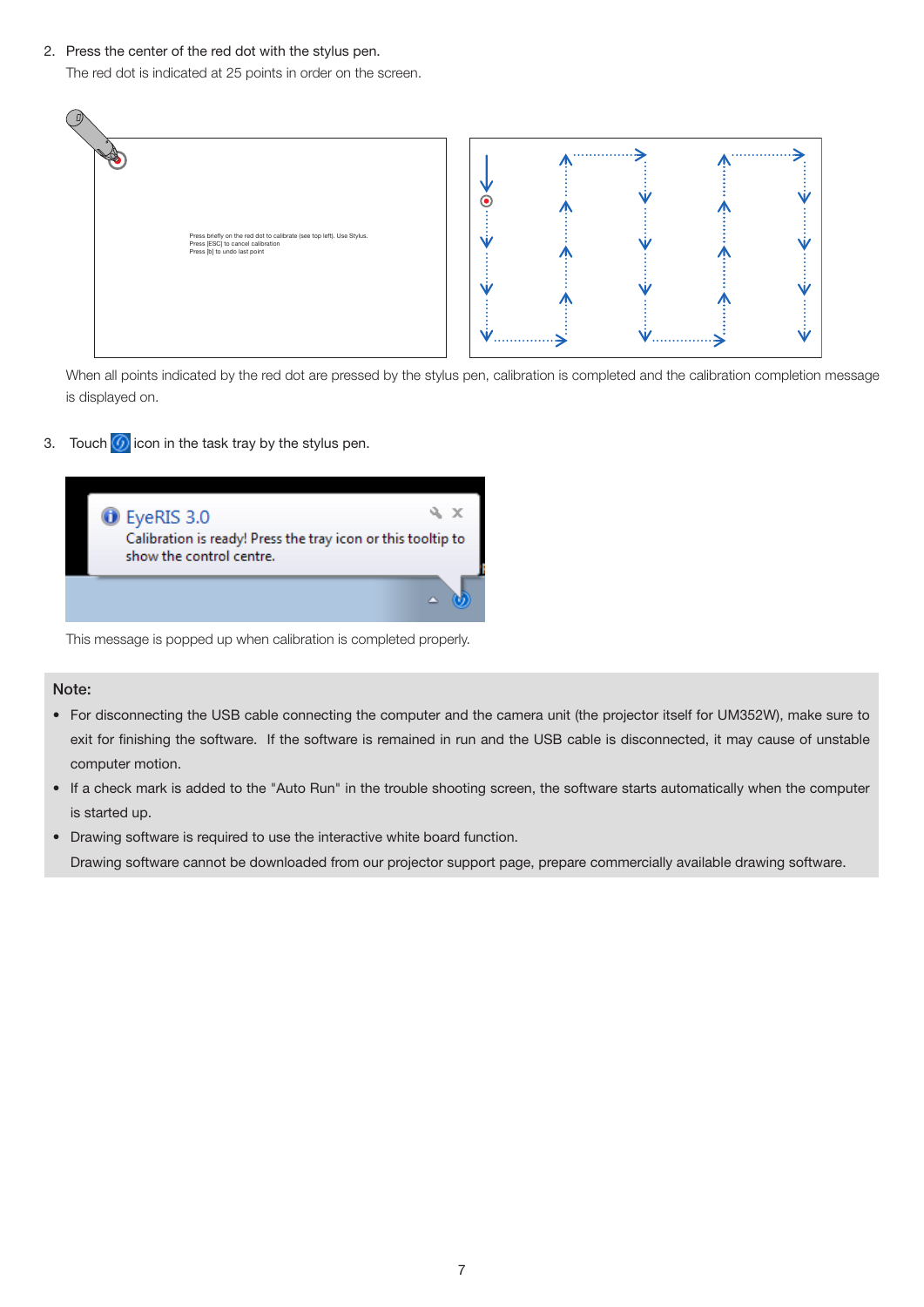## **Touch Module Adjustment (For using the Touch Module)**

Mount the Touch Module at the top of the screen according to the installation manual supplied with the Touch Module.

Then adjust the Touch module to emit the infrared light parallel to the screen surface. Remove the dial cover on the Touch Module and adjust the two dials in the following procedures:

#### Note:

- • Make sure to perform calibration before performing the Touch Module adjustment.
- The drawing accuracy may be worse caused on affection of the ambient conditions such as temperature. It is recommended to perform calibration for the Touch Module periodically. From the second time of calibration, you can skip the adjustment of dial A at Step 3 and dial B at Step 4. When you skip these steps, touch the "Continue" of each adjustment menu.
- • The drawing line may become disconnected if the infrared light emitted from the Touch Module strikes a part of your hand before striking your fingertip.



1. Remove the dial cover of the Touch Module.

#### 2. Click the "Finger" in the calibration menu and next click the "Align Finger Touch Module".

Automatic calibration will be performed.

If error is happened during the automatic calibration, the manual calibration menu will be displayed. ( $\rightarrow$  page 6) Pull out the USB cable for the Touch Module once before performing the manual calibration. When the calibration is completed, the touch module adjustment menu will be displayed. Connect the USB cable to the Touch Module again if it has disconnected for the calibration.

- 3. Adjustment by the adjustment dial B on the Touch Module.
	- (1) Select the evenness of the surface on the screen.

|          |                                                                | Accuracy of touch operation |
|----------|----------------------------------------------------------------|-----------------------------|
| Even     | Select when the screen unevenness is within the flatness 3 mm. | good                        |
| Moderate | Select when the screen unevenness is within the flatness 5 mm. |                             |
| Uneven   | Select when the screen unevenness is within the flatness 8 mm. | poor                        |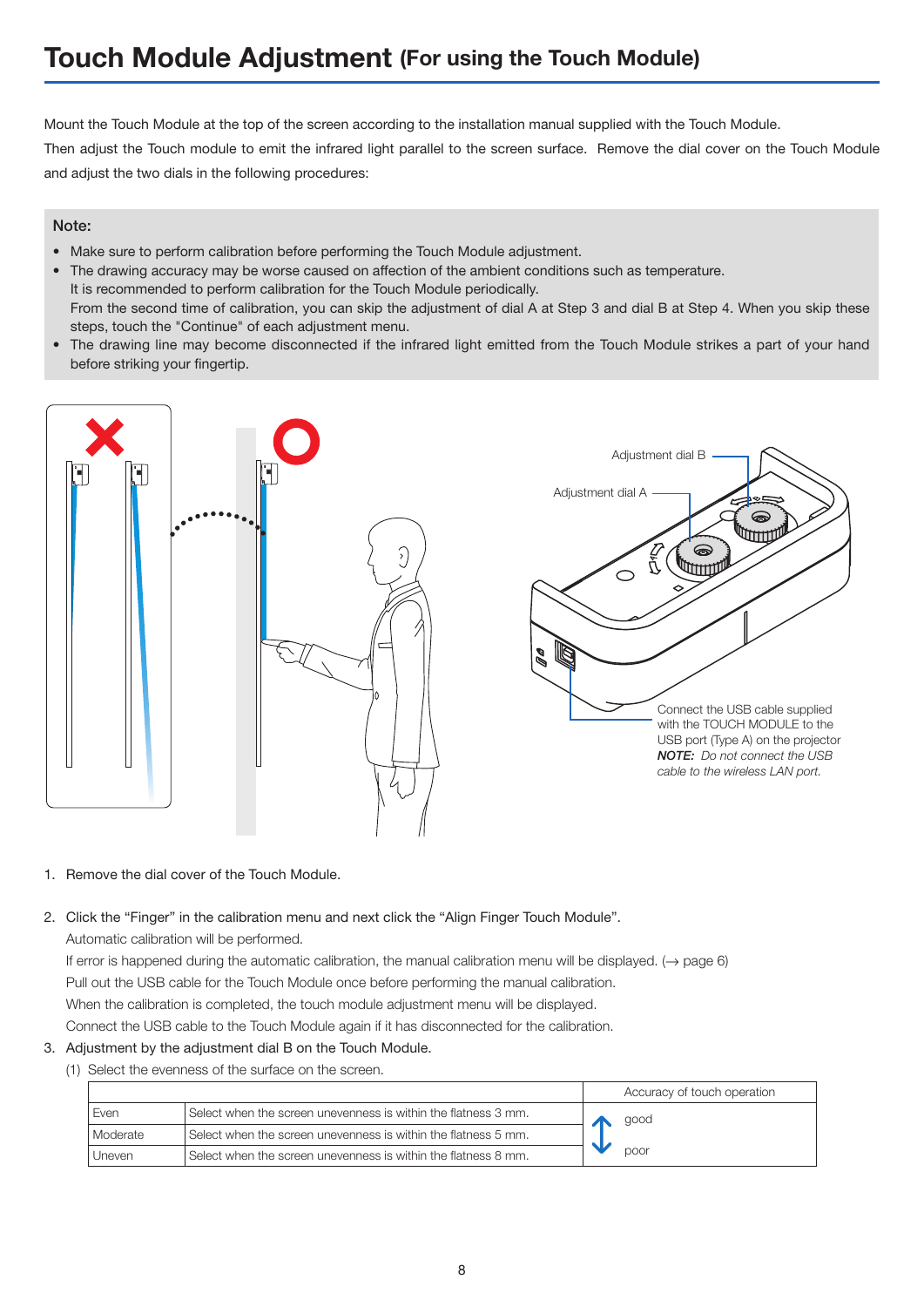- (2) Select the distance from the touch module to the blue dot on the screen. If you change the setting, the blue dot position will move upward or downward. For using the small screen, select the "FAR". For using the large screen, select the "Close".
- (3) Turn the adjustment dial A counterclockwise until its turn end.
- (4) Touch the blue dot at the bottom of the screen by a finger. Adjustment value will be displayed. If the value is not displayed, holding to touch the blue dot and turn the adjustment dial A clockwise until the value is displayed.
- (5) Holding to touch the blue dot, turn the adjustment dial A clockwise until the value gets to 100%. When the position is adjusted optimally, the blue dot will turn into green.
- (6) Touch the "Continue". Go to the next step.

#### 4. Adjustment by the adjustment dial B on the Touch Module.

- (1) Turn the adjustment dial B counterclockwise by its turn end.
- (2) Touch the blue dot at the left bottom of the screen by a finger. Adjustment value will be displayed.
- (3) Holding to touch the blue dot, turn the adjustment dial B clockwise until the value gets to 100%. When the position is adjusted optimally, the blue dot will turn green.
- (4) Touch the "Continue". Go to the next step.

#### 5. Calibrate the position to touch.

(1) Touch the nine dots on the screen until all of them turn into green.

The calibration menu will be displayed.

The adjustment of the touch module is completed.

#### Note:

• If you cannot obtain accurate drawing by the finger touch operation, please repeat the Touch Module adjustment.